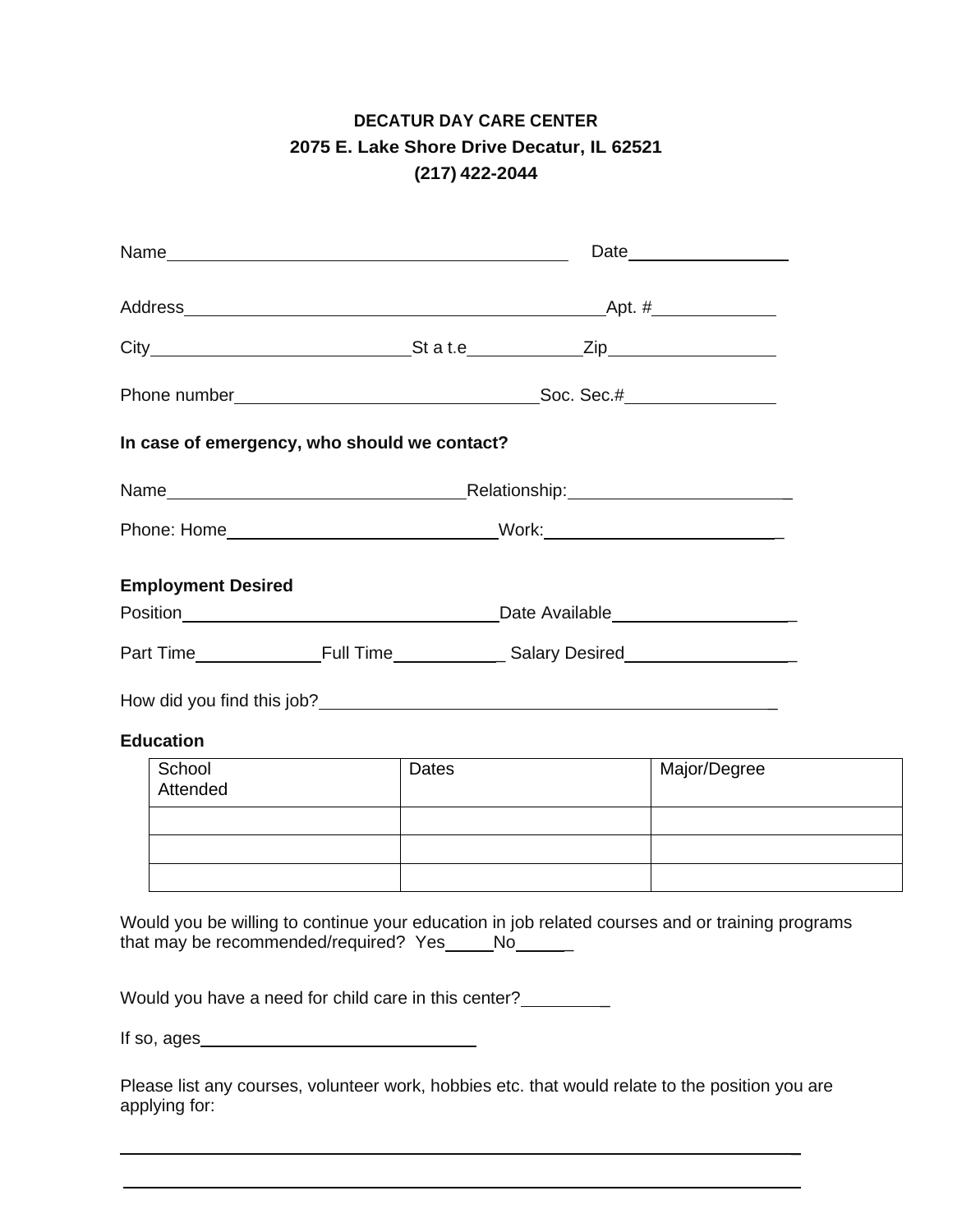## **DECATUR DAY CARE CENTER 2075 E. Lake Shore Drive Decatur, IL 62521 (217) 422-2044**

Please list any community organizations you are active in that involve children:

## **Former Employers**

Is there any reason previous employers should not be contacted?

Yes No Please give a brief explanation: